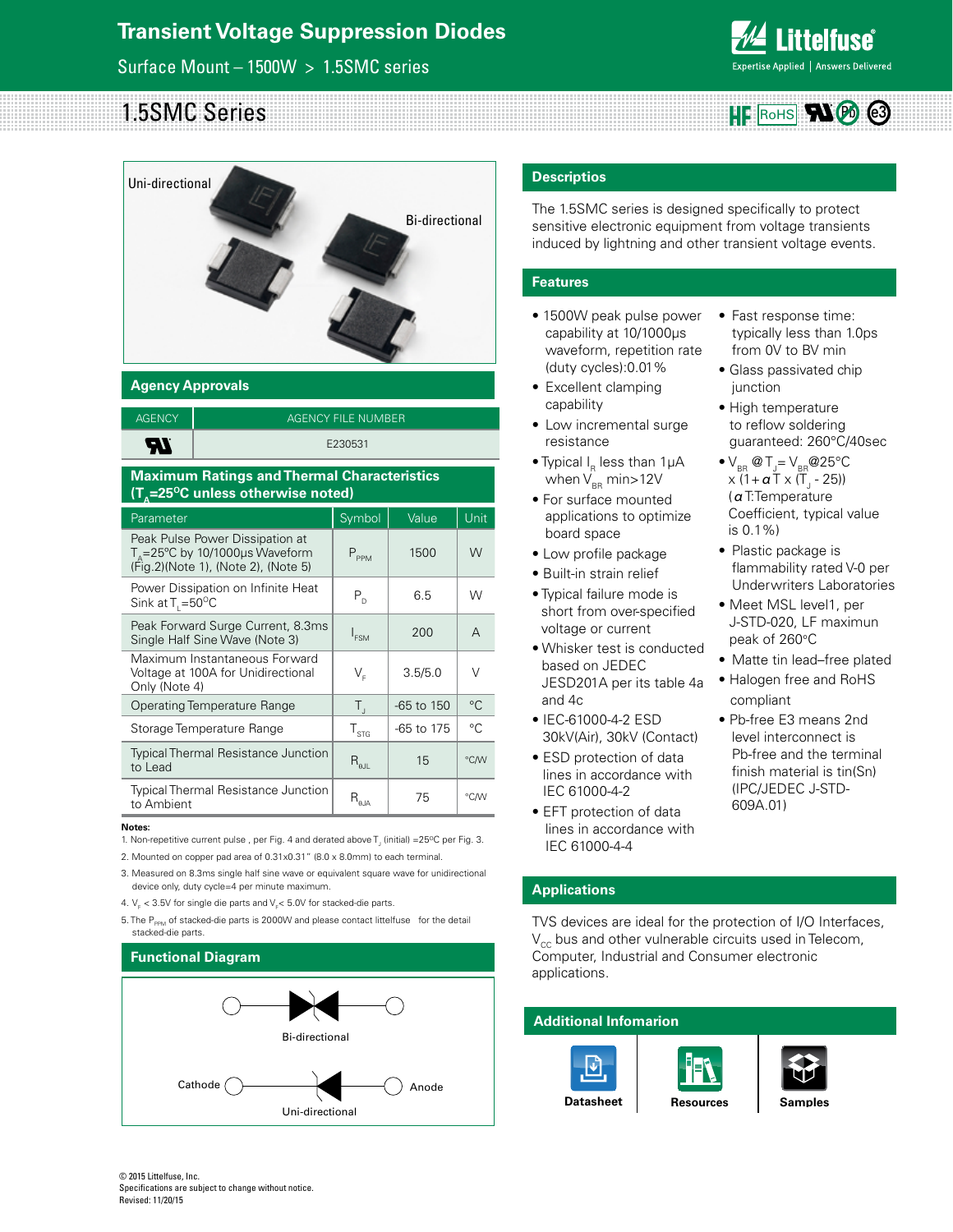Surface Mount – 1500W > 1.5SMC series

## **Electrical Characteristics** (T<sub>A</sub>=25°C unless otherwise noted)

| Part<br><b>Number</b><br>(Uni) | Part<br><b>Number</b><br>(Bi) |                   | Marking           | Reverse<br>Stand off<br>Voltage<br>$V_R$ |            | <b>Breakdown</b><br>Voltage $\overline{V_{_{\rm BR}}}$<br>(Volts) $\overline{\omega}$ I <sub>T</sub> | Test<br>Current<br>ı+ | Maximum<br>Clamping<br>Voltage $V_c$                                                    | Maximum<br>Peak<br>Pulse<br>Current I <sub>pp</sub> | Maximum<br>Reverse<br>Leakage I <sub>R</sub><br>$@V_R$ | Agency<br>Approval<br><b>HI</b> |
|--------------------------------|-------------------------------|-------------------|-------------------|------------------------------------------|------------|------------------------------------------------------------------------------------------------------|-----------------------|-----------------------------------------------------------------------------------------|-----------------------------------------------------|--------------------------------------------------------|---------------------------------|
|                                |                               | <b>UNI</b>        | BI                | (Volts)                                  | <b>MIN</b> | <b>MAX</b>                                                                                           | (mA)                  | $\overline{\overset{\bigcirc}{\mathcal{O}}\underset{(\bigvee)^{\mathrm{pp}}}{\bigvee}}$ | (A)                                                 | $(\mu A)$                                              |                                 |
| 1.5SMC6.8A                     | 1.5SMC6.8CA                   | 6V8A              | 6V8C              | 5.80                                     | 6.45       | 7.14                                                                                                 | 10                    | 10.5                                                                                    | 144.8                                               | 1000                                                   | X                               |
| 1.5SMC7.5A                     | 1.5SMC7.5CA                   | 7V <sub>5</sub> A | 7V <sub>5</sub> C | 6.40                                     | 7.13       | 7.88                                                                                                 | 10                    | 11.3                                                                                    | 134.5                                               | 500                                                    | X                               |
| 1.5SMC8.2A                     | 1.5SMC8.2CA                   | 8V2A              | 8V <sub>2</sub> C | 7.02                                     | 7.79       | 8.61                                                                                                 | 10                    | 12.1                                                                                    | 125.6                                               | 200                                                    | $\mathsf X$                     |
| 1.5SMC9.1A                     | 1.5SMC9.1CA                   | 9V1A              | 9V1C              | 7.78                                     | 8.65       | 9.50                                                                                                 | $\mathbf{1}$          | 13.4                                                                                    | 113.4                                               | 50                                                     | $\overline{X}$                  |
| 1.5SMC10A                      | 1.5SMC10CA                    | 10A               | <b>10C</b>        | 8.55                                     | 9.50       | 10.50                                                                                                | $\mathbf{1}$          | 14.5                                                                                    | 104.8                                               | 10                                                     | $\overline{\mathsf{X}}$         |
| 1.5SMC11A                      | 1.5SMC11CA                    | 11A               | 11 C              | 9.40                                     | 10.50      | 11.60                                                                                                | $\mathbf{1}$          | 15.6                                                                                    | 97.4                                                | 5                                                      | $\mathsf X$                     |
| 1.5SMC12A                      | 1.5SMC12CA                    | 12A               | 12C               | 10.20                                    | 11.40      | 12.60                                                                                                | $\mathbf{1}$          | 16.7                                                                                    | 91.0                                                | 5                                                      | $\overline{\mathsf{X}}$         |
| 1.5SMC13A                      | 1.5SMC13CA                    | 13A               | 13C               | 11.10                                    | 12.40      | 13.70                                                                                                | $\mathbf{1}$          | 18.2                                                                                    | 83.5                                                | $\mathbf{1}$                                           | $\overline{\mathsf{x}}$         |
| 1.5SMC15A                      | 1.5SMC15CA                    | 15A               | <b>15C</b>        | 12.80                                    | 14.30      | 15.80                                                                                                | $\mathbf{1}$          | 21.2                                                                                    | 71.7                                                | $\mathbf{1}$                                           | $\overline{\mathsf{X}}$         |
| 1.5SMC16A                      | 1.5SMC16CA                    | 16A               | 16C               | 13.60                                    | 15.20      | 16.80                                                                                                | 1                     | 22.5                                                                                    | 67.6                                                | $\mathbf{1}$                                           | $\mathsf X$                     |
| 1.5SMC18A                      | 1.5SMC18CA                    | <b>18A</b>        | <b>18C</b>        | 15.30                                    | 17.10      | 18.90                                                                                                | $\mathbf{1}$          | 25.2                                                                                    | 60.3                                                | $\mathbf{1}$                                           | $\overline{\mathsf{X}}$         |
| 1.5SMC20A                      | 1.5SMC20CA                    | 20A               | 20C               | 17.10                                    | 19.00      | 21.00                                                                                                | $\mathbf{1}$          | 27.7                                                                                    | 54.9                                                | $\mathbf{1}$                                           | $\overline{\mathsf{x}}$         |
| 1.5SMC22A                      | 1.5SMC22CA                    | 22A               | 22C               | 18.80                                    | 20.90      | 23.10                                                                                                | $\mathbf{1}$          | 30.6                                                                                    | 49.7                                                | $\mathbf{1}$                                           | $\overline{\mathsf{X}}$         |
| 1.5SMC24A                      | 1.5SMC24CA                    | 24A               | 24C               | 20.50                                    | 22.80      | 25.20                                                                                                | $\mathbf{1}$          | 33.2                                                                                    | 45.8                                                | $\mathbf{1}$                                           | $\mathsf X$                     |
| 1.5SMC27A                      | 1.5SMC27CA                    | 27A               | 27C               | 23.10                                    | 25.70      | 28.40                                                                                                | $\mathbf{1}$          | 37.5                                                                                    | 40.5                                                | $\mathbf{1}$                                           | $\overline{\mathsf{X}}$         |
| 1.5SMC30A                      | 1.5SMC30CA                    | 30A               | 30C               | 25.60                                    | 28.50      | 31.50                                                                                                | 1                     | 41.4                                                                                    | 36.7                                                | $\mathbf{1}$                                           | $\overline{X}$                  |
| 1.5SMC33A                      | 1.5SMC33CA                    | 33A               | 33C               | 28.20                                    | 31.40      | 34.70                                                                                                | $\mathbf{1}$          | 45.7                                                                                    | 33.3                                                | $\mathbf{1}$                                           | $\overline{\mathsf{X}}$         |
| 1.5SMC36A                      | 1.5SMC36CA                    | 36A               | 36C               | 30.80                                    | 34.20      | 37.80                                                                                                | $\mathbf{1}$          | 49.9                                                                                    | 30.5                                                | $\mathbf{1}$                                           | X                               |
| 1.5SMC39A                      | 1.5SMC39CA                    | 39A               | 39C               | 33.30                                    | 37.10      | 41.00                                                                                                | $\mathbf{1}$          | 53.9                                                                                    | 28.2                                                | $\mathbf{1}$                                           | $\overline{\mathsf{X}}$         |
| 1.5SMC43A                      | 1.5SMC43CA                    | 43A               | 43C               | 36.80                                    | 40.90      | 45.20                                                                                                | 1                     | 59.3                                                                                    | 25.6                                                | $\mathbf{1}$                                           | $\mathsf X$                     |
| 1.5SMC47A                      | 1.5SMC47CA                    | 47A               | 47C               | 40.20                                    | 44.70      | 49.40                                                                                                | $\mathbf{1}$          | 64.8                                                                                    | 23.5                                                | $\mathbf{1}$                                           | $\mathsf X$                     |
| 1.5SMC51A                      | 1.5SMC51CA                    | 51A               | 51C               | 43.60                                    | 48.50      | 53.60                                                                                                | $\mathbf{1}$          | 70.1                                                                                    | 21.7                                                | $\mathbf{1}$                                           | $\mathsf X$                     |
| 1.5SMC56A                      | 1.5SMC56CA                    | 56A               | 56C               | 47.80                                    | 53.20      | 58.80                                                                                                | $\mathbf{1}$          | 77.0                                                                                    | 19.7                                                | $\mathbf{1}$                                           | $\mathsf X$                     |
| 1.5SMC62A                      | 1.5SMC62CA                    | 62A               | 62C               | 53.00                                    | 58.90      | 65.10                                                                                                | 1                     | 85.0                                                                                    | 17.9                                                | $\mathbf{1}$                                           | $\overline{X}$                  |
| 1.5SMC68A                      | 1.5SMC68CA                    | 68A               | 68C               | 58.10                                    | 64.60      | 71.40                                                                                                | $\mathbf{1}$          | 92.0                                                                                    | 16.5                                                | $\mathbf{1}$                                           | $\mathsf X$                     |
| 1.5SMC75A                      | 1.5SMC75CA                    | 75A               | 75C               | 64.10                                    | 71.30      | 78.80                                                                                                | 1                     | 103.0                                                                                   | 14.8                                                | $\mathbf{1}$                                           | $\mathsf X$                     |
| 1.5SMC82A                      | 1.5SMC82CA                    | 82A               | 82C               | 70.10                                    | 77.90      | 86.10                                                                                                | $\mathbf{1}$          | 113.0                                                                                   | 13.5                                                | $\mathbf{1}$                                           | $\mathsf X$                     |
| 1.5SMC91A                      | 1.5SMC91CA                    | 91A               | 91C               | 77.80                                    | 86.50      | 95.50                                                                                                | 1                     | 125.0                                                                                   | 12.2                                                | 1                                                      | $\mathsf X$                     |
| 1.5SMC100A                     | 1.5SMC100CA                   | 100A              | 100C              | 85.50                                    | 95.00      | 105.00                                                                                               | $\mathbf{1}$          | 137.0                                                                                   | 11.1                                                | $\mathbf{1}$                                           | $\mathsf X$                     |
| 1.5SMC110A                     | 1.5SMC110CA                   | 110A              | 110C              | 94.00                                    | 105.00     | 116.00                                                                                               | $\mathbf{1}$          | 152.0                                                                                   | 10.0                                                | $\mathbf{1}$                                           | $\mathsf X$                     |
| 1.5SMC120A                     | 1.5SMC120CA                   | 120A              | 120C              | 102.00                                   | 114.00     | 126.00                                                                                               | $\mathbf{1}$          | 165.0                                                                                   | 9.2                                                 | $\mathbf{1}$                                           | $\mathsf X$                     |
| 1.5SMC130A                     | 1.5SMC130CA                   | 130A              | 130C              | 111.00                                   | 124.00     | 137.00                                                                                               | 1                     | 179.0                                                                                   | 8.5                                                 | $\mathbf{1}$                                           | $\overline{\mathsf{X}}$         |
| 1.5SMC150A                     | 1.5SMC150CA                   | 150A              | 150C              | 128.00                                   | 143.00     | 158.00                                                                                               | $\mathbf{1}$          | 207.0                                                                                   | 7.3                                                 | $\mathbf{1}$                                           | $\mathsf X$                     |
| 1.5SMC160A                     | 1.5SMC160CA                   | 160A              | 160C              | 136.00                                   | 152.00     | 168.00                                                                                               | 1                     | 219.0                                                                                   | 6.9                                                 | $\mathbf{1}$                                           | $\mathsf X$                     |
| 1.5SMC170A                     | 1.5SMC170CA                   | 170A              | 170C              | 145.00                                   | 162.00     | 179.00                                                                                               | $\mathbf{1}$          | 234.0                                                                                   | 6.5                                                 | $\mathbf{1}$                                           | $\overline{\mathsf{X}}$         |
| 1.5SMC180A                     | 1.5SMC180CA                   | 180A              | 180C              | 154.00                                   | 171.00     | 189.00                                                                                               | 1                     | 246.0                                                                                   | 6.2                                                 | 1                                                      | $\overline{\mathsf{X}}$         |
| 1.5SMC200A                     | 1.5SMC200CA                   | 200A              | 200C              | 171.00                                   | 190.00     | 210.00                                                                                               | $\mathbf{1}$          | 274.0                                                                                   | 5.5                                                 | $\mathbf{1}$                                           | $\overline{\mathsf{X}}$         |
| 1.5SMC220A                     | 1.5SMC220CA                   | 220A              | 220C              | 185.00                                   | 209.00     | 231.00                                                                                               | 1                     | 328.0                                                                                   | 4.6                                                 | 1                                                      | Χ                               |
| 1.5SMC250A                     | 1.5SMC250CA                   | 250A              | 250C              | 214.00                                   | 237.00     | 263.00                                                                                               | $\mathbf{1}$          | 344.0                                                                                   | 4.4                                                 | $\mathbf{1}$                                           | $\mathsf X$                     |
| 1.5SMC300A                     | 1.5SMC300CA                   | 300A              | 300C              | 256.00                                   | 285.00     | 315.00                                                                                               | 1                     | 414.0                                                                                   | 3.7                                                 | 1                                                      | Χ                               |
| 1.5SMC350A                     | 1.5SMC350CA                   | 350A              | 350C              | 300.00                                   | 332.00     | 368.00                                                                                               | $\mathbf{1}$          | 482.0                                                                                   | 3.2                                                 | $\mathbf{1}$                                           | $\mathsf X$                     |
| 1.5SMC400A                     | 1.5SMC400CA                   | 400A              | 400C              | 342.00                                   | 380.00     | 420.00                                                                                               | 1                     | 548.0                                                                                   | 2.8                                                 | 1                                                      | Χ                               |
| 1.5SMC440A                     | 1.5SMC440CA                   | 440A              | 440C              | 376.00                                   | 418.00     | 462.00                                                                                               | 1                     | 602.0                                                                                   | 2.5                                                 | $\mathbf{1}$                                           | X                               |
| 1.5SMC480A                     | 1.5SMC480CA                   | 480A              | 480C              | 408.00                                   | 456.00     | 504.00                                                                                               | 1                     | 658.0                                                                                   | 2.3                                                 | 1                                                      |                                 |
| 1.5SMC510A                     | 1.5SMC510CA                   | 510A              | 510C              | 434.00                                   | 485.00     | 535.00                                                                                               | $\mathbf{1}$          | 698.0                                                                                   | 2.1                                                 | $\mathbf{1}$                                           |                                 |
| 1.5SMC530A                     | 1.5SMC530CA                   | 530A              | 530C              | 451.00                                   | 503.50     | 556.50                                                                                               | 1                     | 725.0                                                                                   | 2.1                                                 | 1                                                      |                                 |
| 1.5SMC540A                     | 1.5SMC540CA                   | 540A              | 540C              | 460.00                                   | 513.00     | 567.00                                                                                               | $\mathbf{1}$          | 740.0                                                                                   | 2.0                                                 | $\mathbf{1}$                                           |                                 |
| 1.5SMC550A                     | 1.5SMC550CA                   | 550A              | 550C              | 468.00                                   | 522.50     | 577.50                                                                                               | $\mathbf{1}$          | 760.0                                                                                   | 2.0                                                 | $\mathbf{1}$                                           |                                 |
|                                |                               |                   |                   |                                          |            |                                                                                                      |                       |                                                                                         |                                                     |                                                        |                                 |

For bidirectional type having  $V_R$  of 10 volts and less, the  $I_R$  limit is double.

For parts without A, the V<sub>BR</sub> is  $\pm$  10% and Vc is 5% higher than with A parts.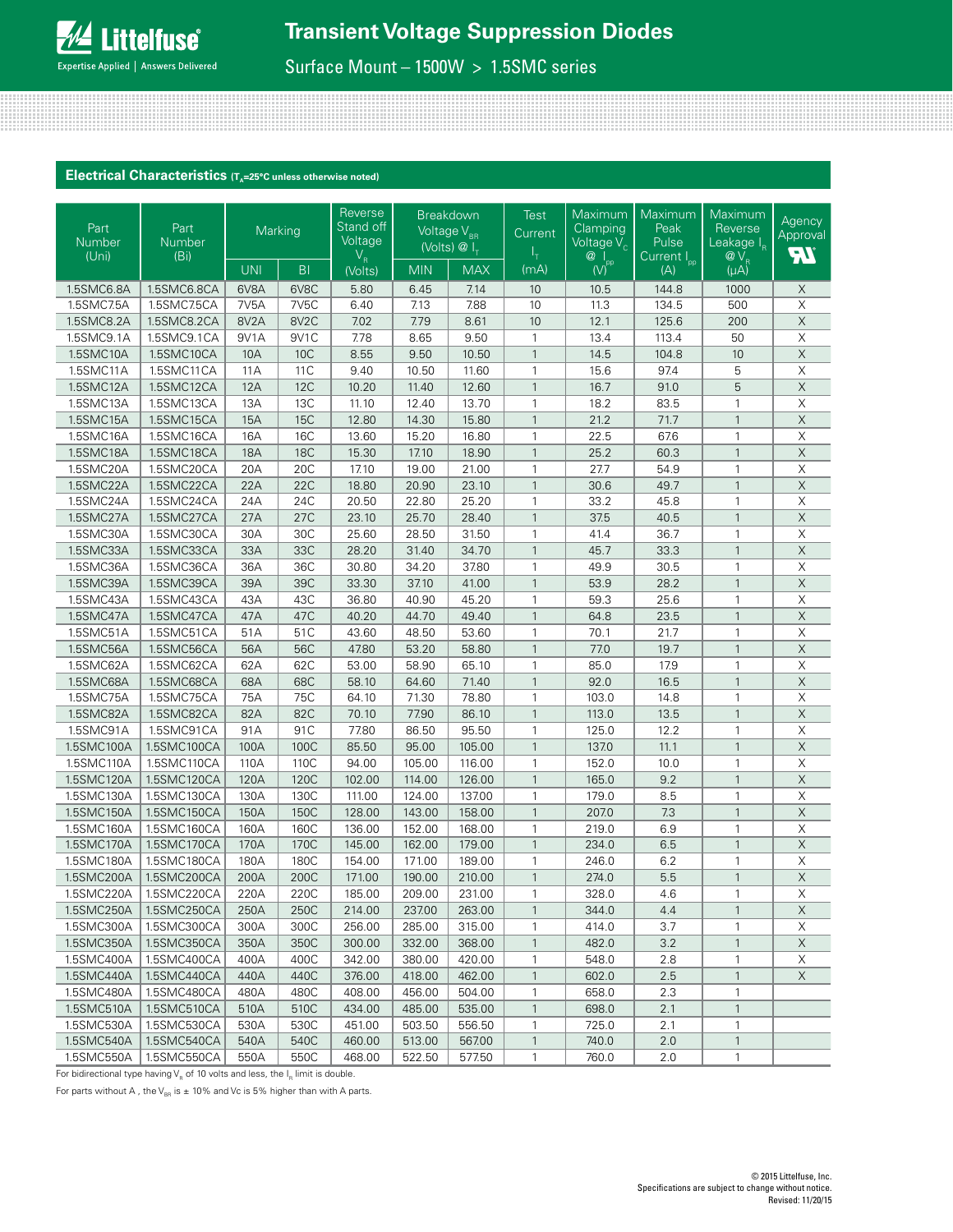## Surface Mount – 1500W > 1.5SMC series



#### **I-V Curve Characteristics**





- P<sub>PPM</sub> Peak Pulse Power Dissipation -- Max power dissipation
- **V<sub>R</sub>** Stand-off Voltage -- Maximum voltage that can be applied to the TVS without operation
- **V<sub>BR</sub> Breakdown Voltage** -- Maximum voltage that flows though the TVS at a specified test current (I<sub>r</sub>)
- V<sub>c</sub> Clamping Voltage -- Peak voltage measured across the TVS at a specified Ippm (peak impulse current)
- $I_{R}$  **Reverse Leakage Current** -- Current measured at  $V_{R}$
- **V<sub>F</sub>** Forward Voltage Drop for Uni-directional

#### **Ratings and Characteristic Curves (T<sub>1</sub>=25°C unless otherwise noted)**



### **Figure 2 - Peak Pulse Power Rating**



#### **continues on next page.**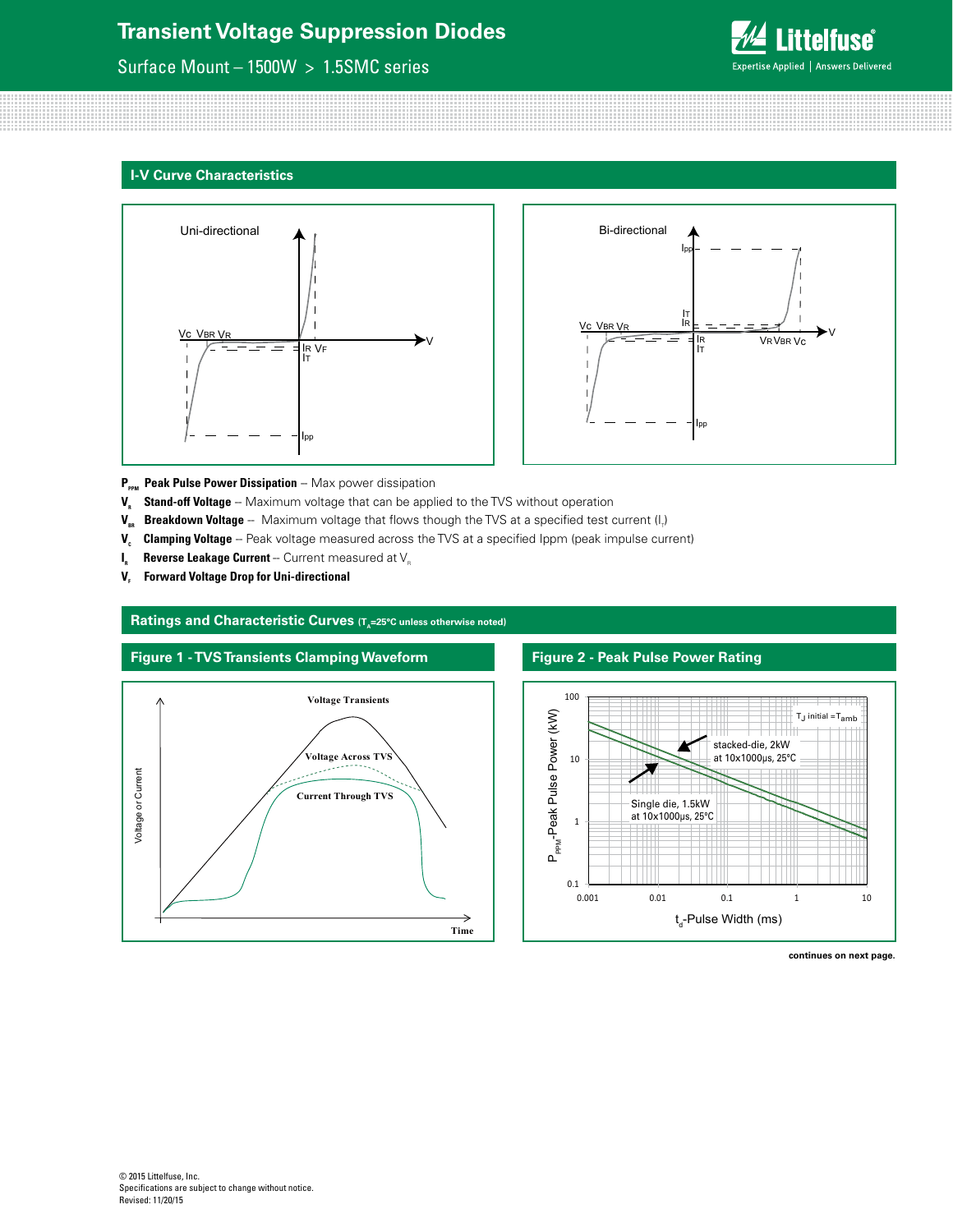

**Figure 4 - Pulse Waveform**

Surface Mount – 1500W > 1.5SMC series

Ratings and Characteristic Curves (T<sub>a</sub>=25°C unless otherwise noted) (Continued)



## **Figure 5 - Typical Junction Capacitance**















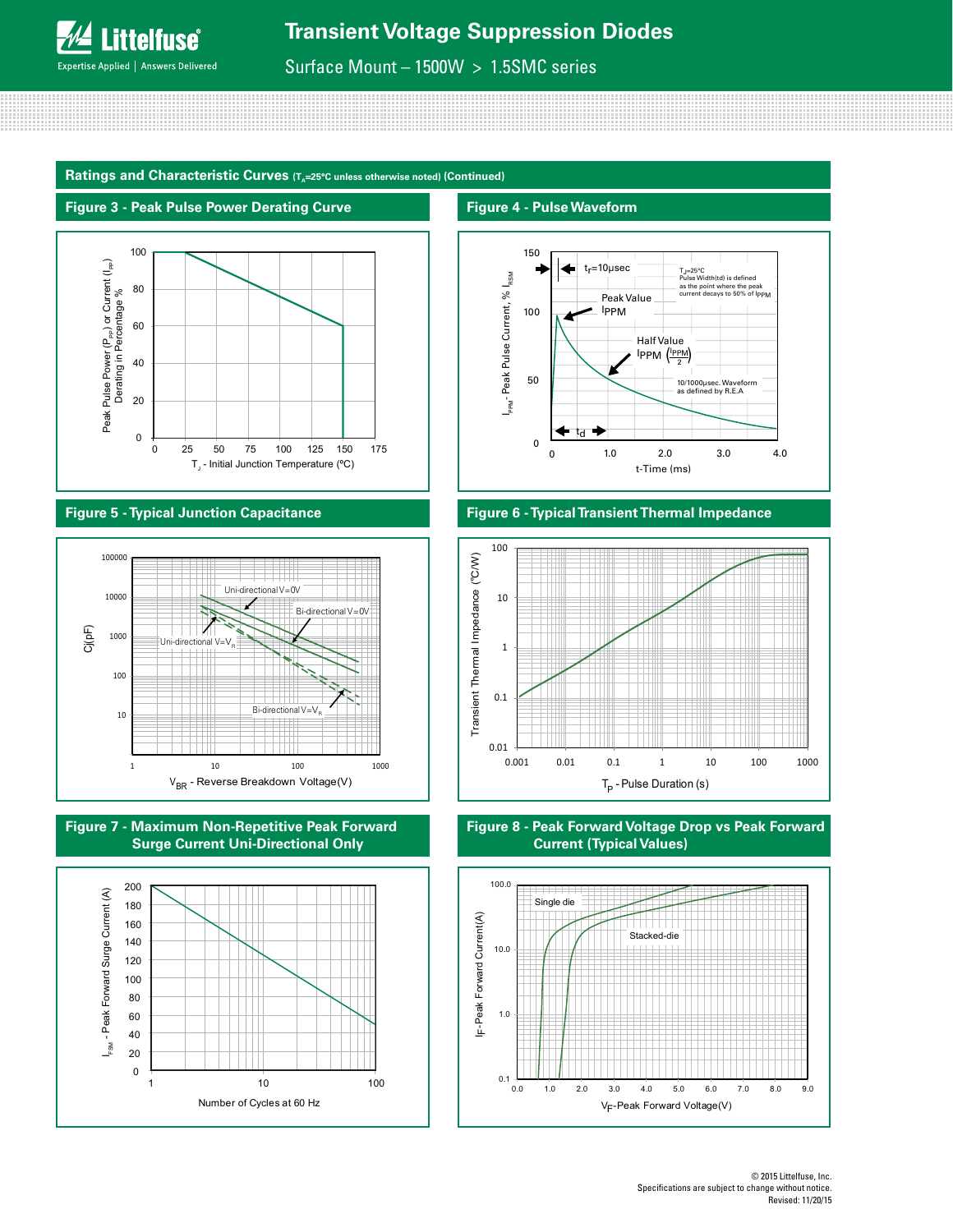## Surface Mount – 1500W > 1.5SMC series



## **Soldering Parameters**

| <b>Reflow Condition</b>            |                                                    | Lead-free<br>assembly |  |
|------------------------------------|----------------------------------------------------|-----------------------|--|
|                                    | - Temperature Min (T <sub>s(min</sub> )            | $150^{\circ}$ C       |  |
| Pre Heat                           | - Temperature Max (T <sub>s(max)</sub> )           | 200°C                 |  |
|                                    | - Time (min to max) (t)                            | $60 - 180$ secs       |  |
| to peak                            | Average ramp up rate (Liquidus Temp $(T_{\alpha})$ | 3°C/second max        |  |
|                                    | $T_{S(max)}$ to $T_A$ - Ramp-up Rate               | 3°C/second max        |  |
| Reflow                             | - Temperature $(T_a)$ (Liquidus)                   | $217^{\circ}$ C       |  |
|                                    | - Time (min to max) (t)                            | $60 - 150$ seconds    |  |
| Peak Temperature (T <sub>D</sub> ) |                                                    | 260+0/-5 °C           |  |
| Temperature $(t_{n})$              | Time within 5°C of actual peak                     | $20 - 40$ seconds     |  |
| Ramp-down Rate                     |                                                    | 6°C/second max        |  |
|                                    | Time 25°C to peak Temperature (T <sub>a</sub> )    | 8 minutes Max.        |  |
| Do not exceed                      |                                                    | $260^{\circ}$ C       |  |



## **Environmental Specifications**

| <b>High Temp. Storage</b>  | JESD22-A103              |
|----------------------------|--------------------------|
| <b>HTRB</b>                | JESD22-A108              |
| <b>Temperature Cycling</b> | JESD22-A104              |
| <b>MSL</b>                 | JEDEC-J-STD-020, Level 1 |
| H3TRB                      | JESD22-A101              |
| RSH                        | JESD22-A111              |

## **Physical Specifications**

| Weight          | 0.007 ounce, 0.21 grams                                              |
|-----------------|----------------------------------------------------------------------|
| Case            | JEDEC DO214AB. Molded plastic body<br>over glass passivated junction |
| <b>Polarity</b> | Color band denotes positive end<br>(cathode) except Bidirectional.   |
| <b>Terminal</b> | Matte Tin-plated leads, Solderable per<br>JFSD22-B102                |

### **Dimensions**

#### **DO-214AB (SMC J-Bend)**



| <b>Dimensions</b> |       | Inches     | <b>Millimeters</b> |            |  |
|-------------------|-------|------------|--------------------|------------|--|
|                   | Min   | <b>Max</b> | Min                | <b>Max</b> |  |
| A                 | 0.114 | 0.126      | 2.900              | 3.200      |  |
| B                 | 0.260 | 0.280      | 6.600              | 7.110      |  |
| C                 | 0.220 | 0.245      | 5.590              | 6.220      |  |
| D                 | 0.079 | 0.103      | 2.060              | 2.620      |  |
| E                 | 0.030 | 0.060      | 0.760              | 1.520      |  |
| F                 |       | 0.008      |                    | 0.203      |  |
| G                 | 0.305 | 0.320      | 7.750              | 8.130      |  |
| Н                 | 0.006 | 0.012      | 0.152              | 0.305      |  |
|                   | 0.129 |            | 3.300              |            |  |
| J                 | 0.094 |            | 2.400              |            |  |
| K                 |       | 0.165      |                    | 4.200      |  |
|                   | 0.094 |            | 2.400              |            |  |